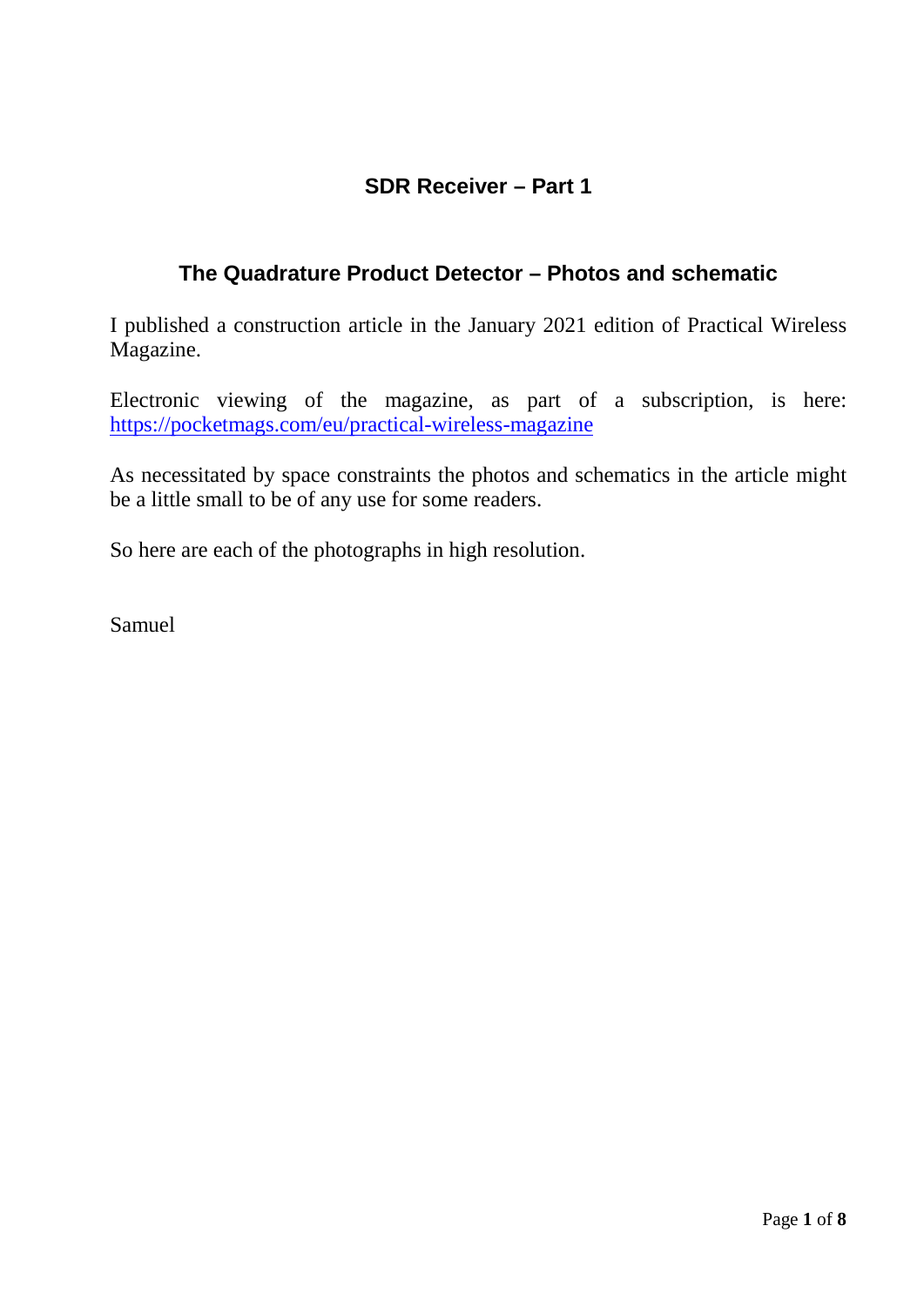

**Figure 1. Basic block diagram**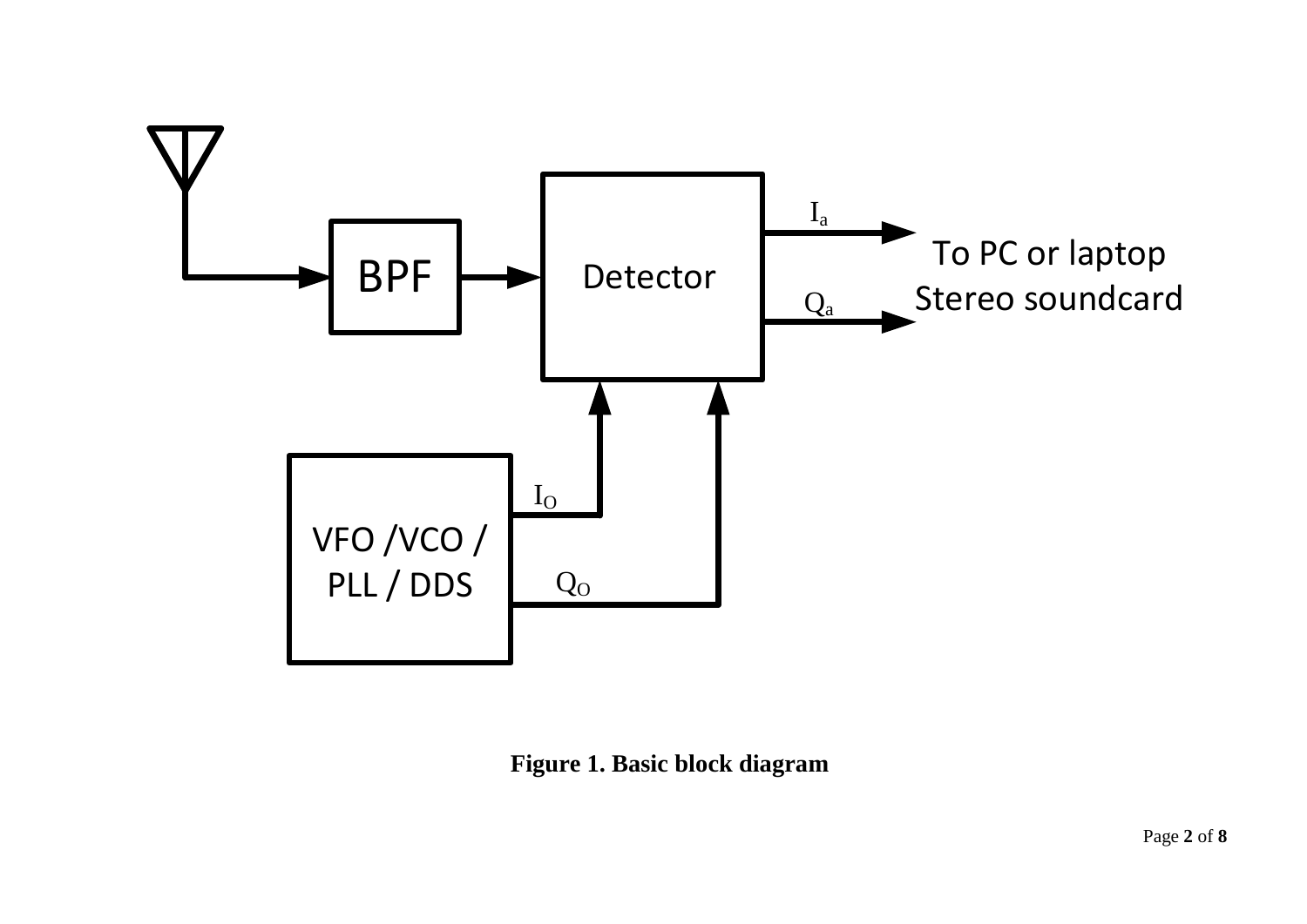

**Figure 2. Schematic of the detector and I/Q amplifiers.**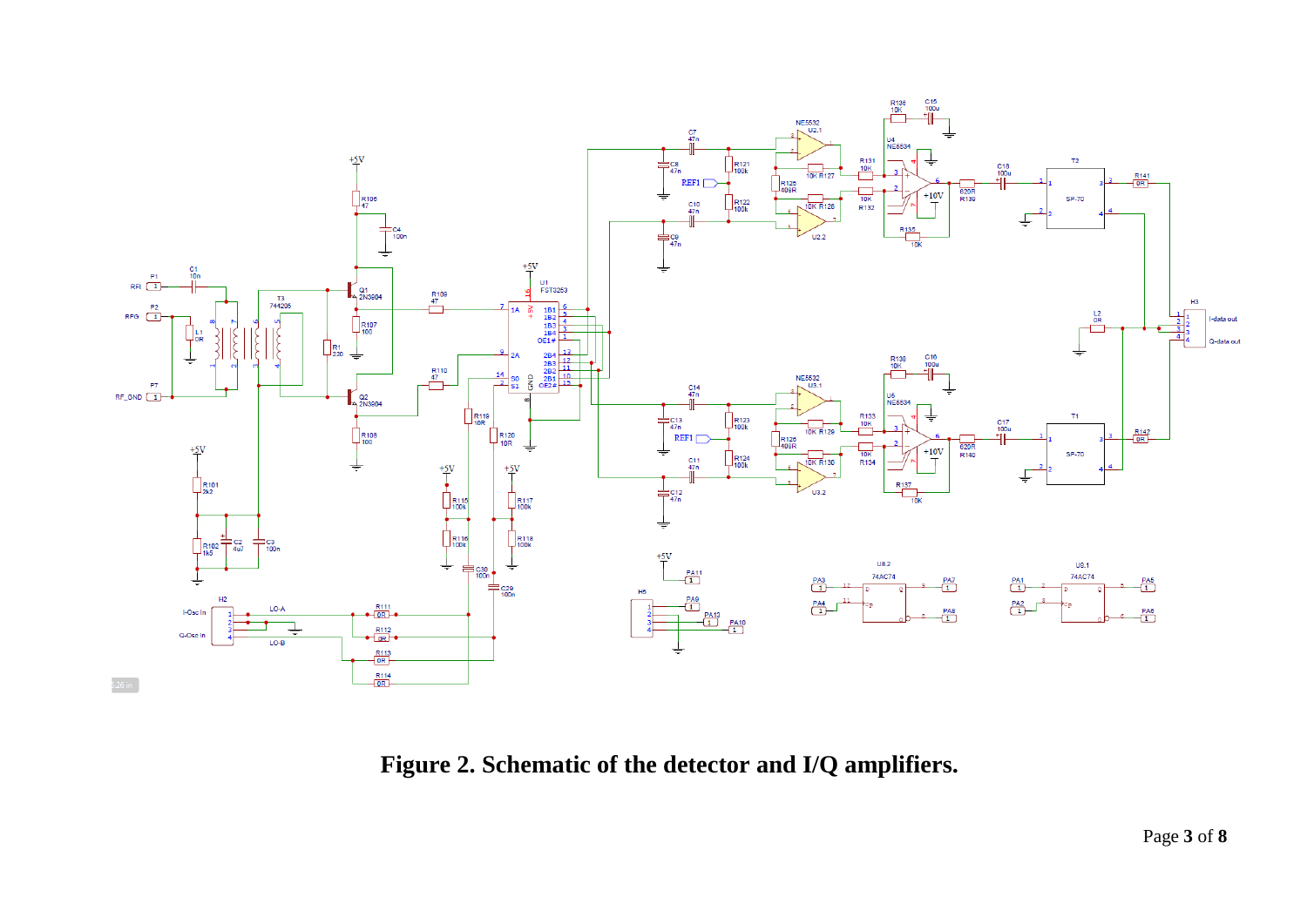

**Figure 3. Schematic of power supply and voltage reference.**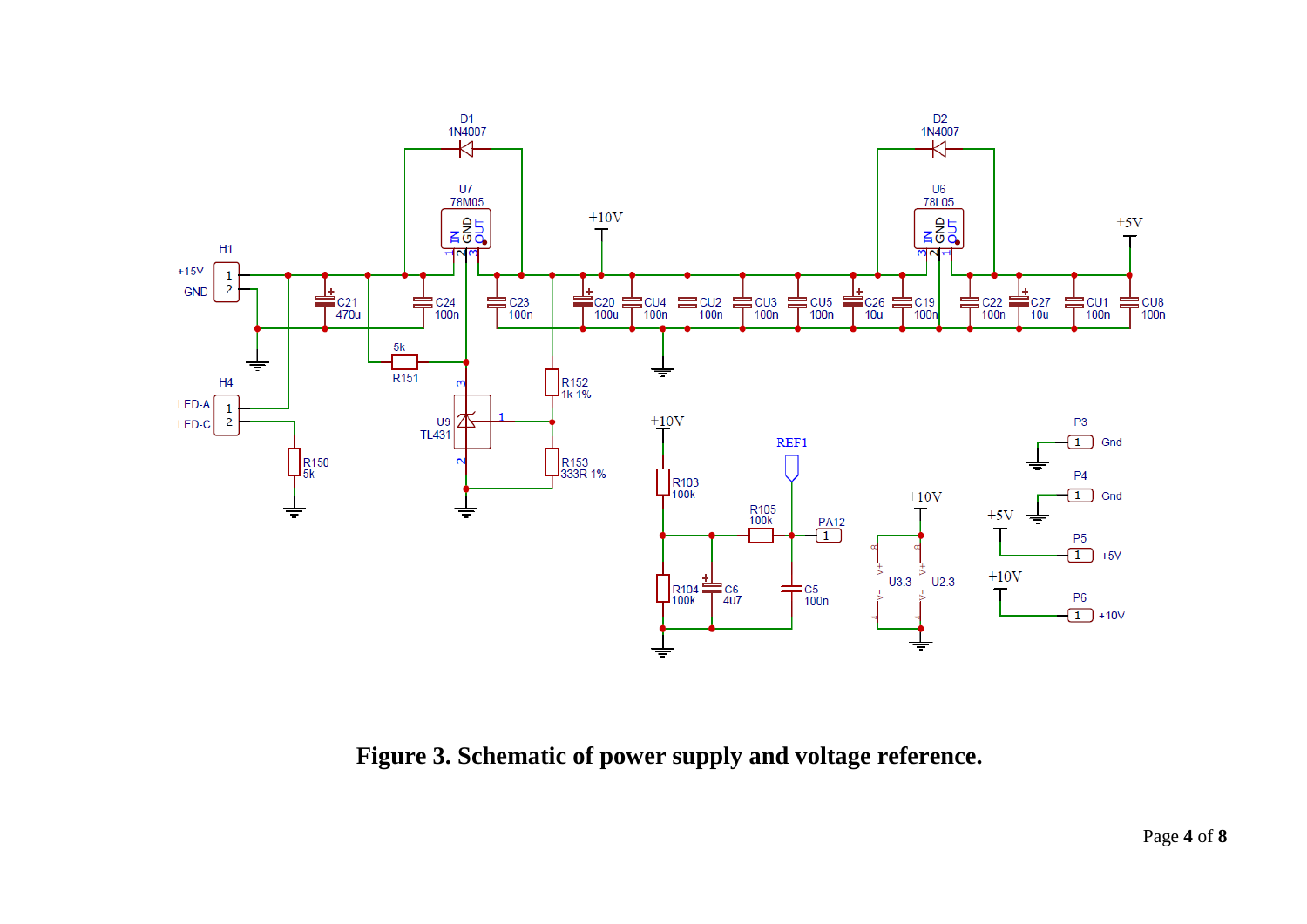

**Figure 4. PCB installed in enclosure**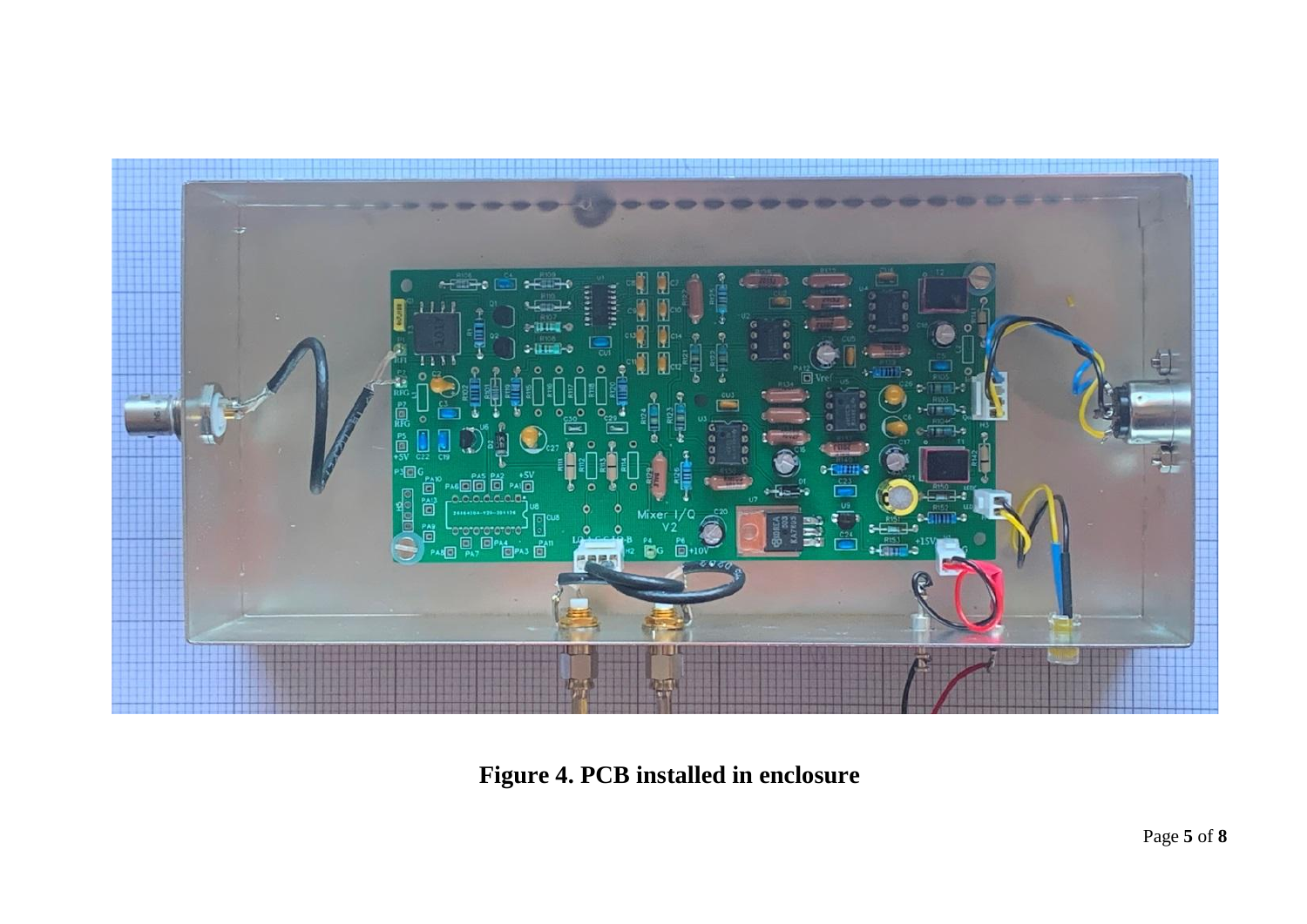

**Figure 5. Views of the enclosure**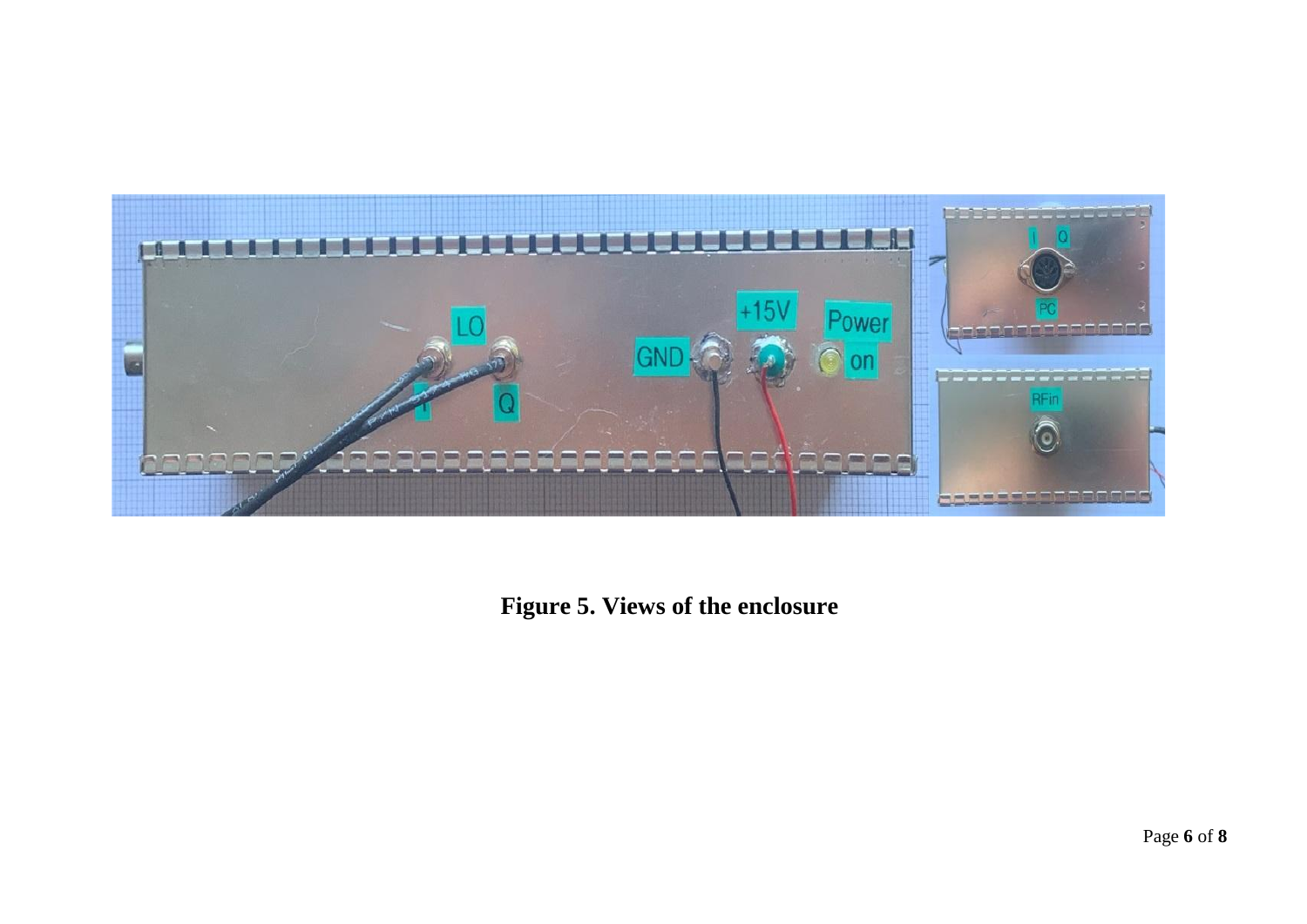

**Figure 6. Square wave oscillator requirements**



## **Figure 7. Complementary Oscillator inputs to Quadrature generator**